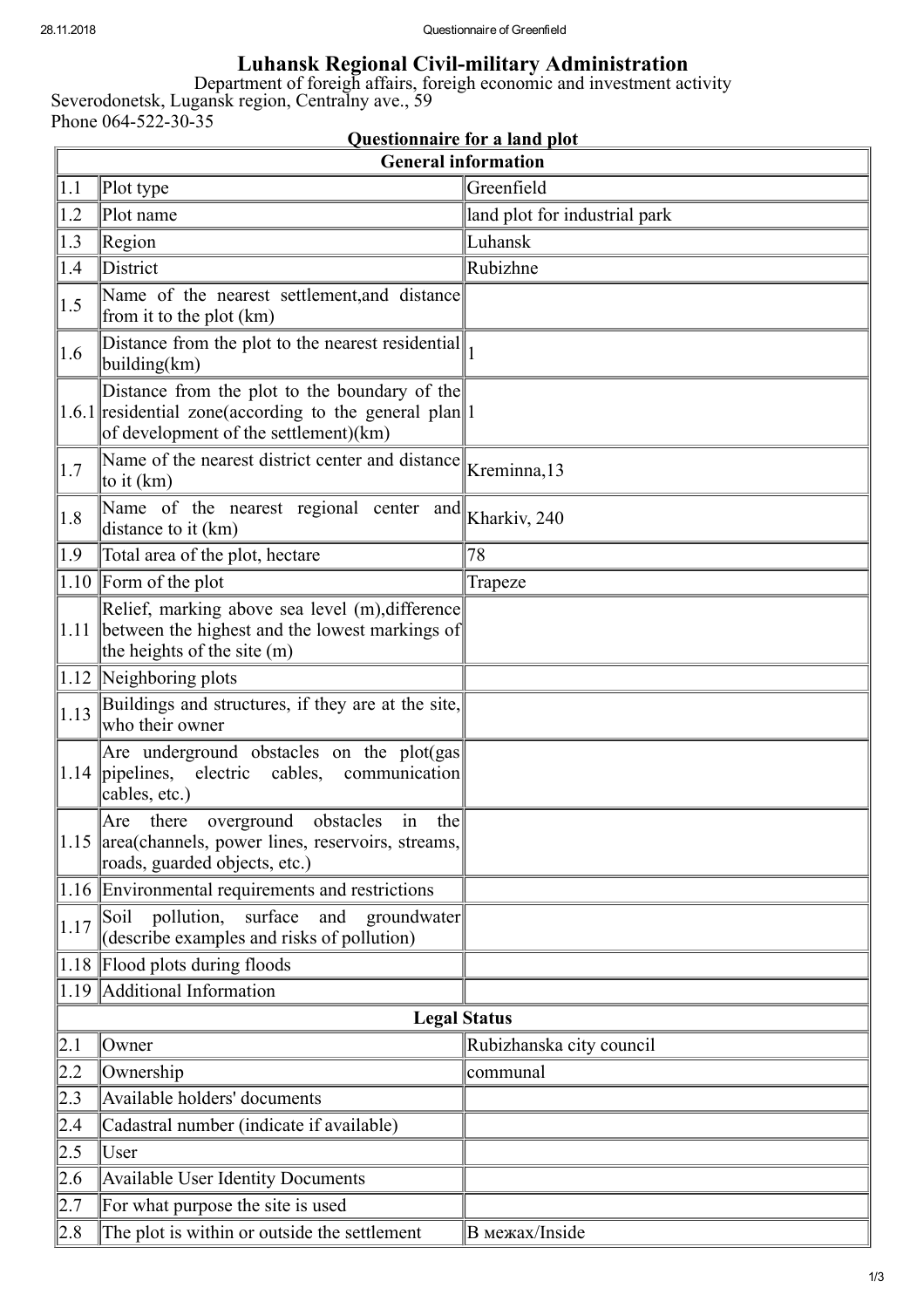| $\sqrt{2.9}$                                    | Availability of urban planning documentation                                                                                       | [asUrbanDocumentationEN] |  |  |
|-------------------------------------------------|------------------------------------------------------------------------------------------------------------------------------------|--------------------------|--|--|
| 2.10                                            | Classification of the type of the intended<br>purpose of the land plot (name, code of the<br>CPCS)                                 |                          |  |  |
| 2.11                                            | Presence of legal restrictions (encumbrances) of<br>a land plot                                                                    |                          |  |  |
|                                                 | $\vert 2.12 \vert$ Form of transferring the investor's area                                                                        | Long term lease          |  |  |
|                                                 | $\vert 2.13 \vert$ Estimated cost of land for sale (USD/sq.m.)                                                                     | 10                       |  |  |
|                                                 | 2.14 Estimated cost of land for rent (USD/sq.m.)                                                                                   | 0                        |  |  |
|                                                 | 2.15 Additional Information                                                                                                        |                          |  |  |
| <b>Transport and engineering infrastructure</b> |                                                                                                                                    |                          |  |  |
| 3.1                                             | Access road for trucks                                                                                                             | Asphalted, width 6 m     |  |  |
| 3.2                                             | Distance to the state road (km)                                                                                                    | 70                       |  |  |
| 3.3                                             | The name of the freight railway station and the<br>distance by the highway from it to the site (km)                                | Rubizhne, 2 km           |  |  |
| 3.4                                             | Airport name and distance by road from it to<br>the site (km)                                                                      | Kharkiv, 240 km          |  |  |
| 3.5                                             | The name of the nearest river and the distance<br>from it to the site, km                                                          |                          |  |  |
| 3.6                                             | Availability of public transport routes to the $\ $ 101 bus<br>area (buses, trains)                                                |                          |  |  |
|                                                 | Information<br>about<br>supplying<br>the<br>gas<br>transportation network to the site                                              |                          |  |  |
|                                                 | $ 3.7.1 $ Distance to the existing gas pipeline (km)                                                                               | 10                       |  |  |
|                                                 | $ 3.7.2 $ Gas pipeline diameter (mm)                                                                                               | 300                      |  |  |
|                                                 | $ 3.7.3 $ • Gas pressure in the gas pipeline (kgf/cm2)                                                                             | 10                       |  |  |
| 3.7.4                                           | Capacity reserve at the place of possible<br>connection to the gas pipeline $(m3/h)$                                               | 8500                     |  |  |
| 3.7.5                                           | Distance to the current gas distribution $\Vert_1$<br>station (GDS), (km)                                                          |                          |  |  |
| 3.7.6                                           | Reserve of gas distribution station capacity $ 8500 $<br>$\text{m3/h}$                                                             |                          |  |  |
| $\left\ 3.7.7\right\ $                          | Estimated cost of supplying the gas network $\parallel$ 3000<br>to the site (thousand USD)                                         |                          |  |  |
|                                                 | Information about supplying the electrical<br>network to the site                                                                  |                          |  |  |
|                                                 | 3.8.1  ● Distance to the current transmission line (km)  0                                                                         |                          |  |  |
|                                                 | $ 3.8.2 $ • Power line voltage (kV)                                                                                                | 25                       |  |  |
|                                                 | $\left\ 3.8.3\right\ $ Power reserve on at the point of possible $\left\ 20\right\ $<br>connection to the transmission line $(kW)$ |                          |  |  |
| 3.8.4                                           | Distance to the current transformer $\parallel_0$<br>substation, (km)                                                              |                          |  |  |
|                                                 | $\vert 3.8.5 \vert \vert \bullet$ Voltage at transformer substation (kV)                                                           | 110                      |  |  |
|                                                 | • Power reserve at the transformer substation $\vert_{40}$<br>$\left 3.8.6\right _{(kW)}$                                          |                          |  |  |